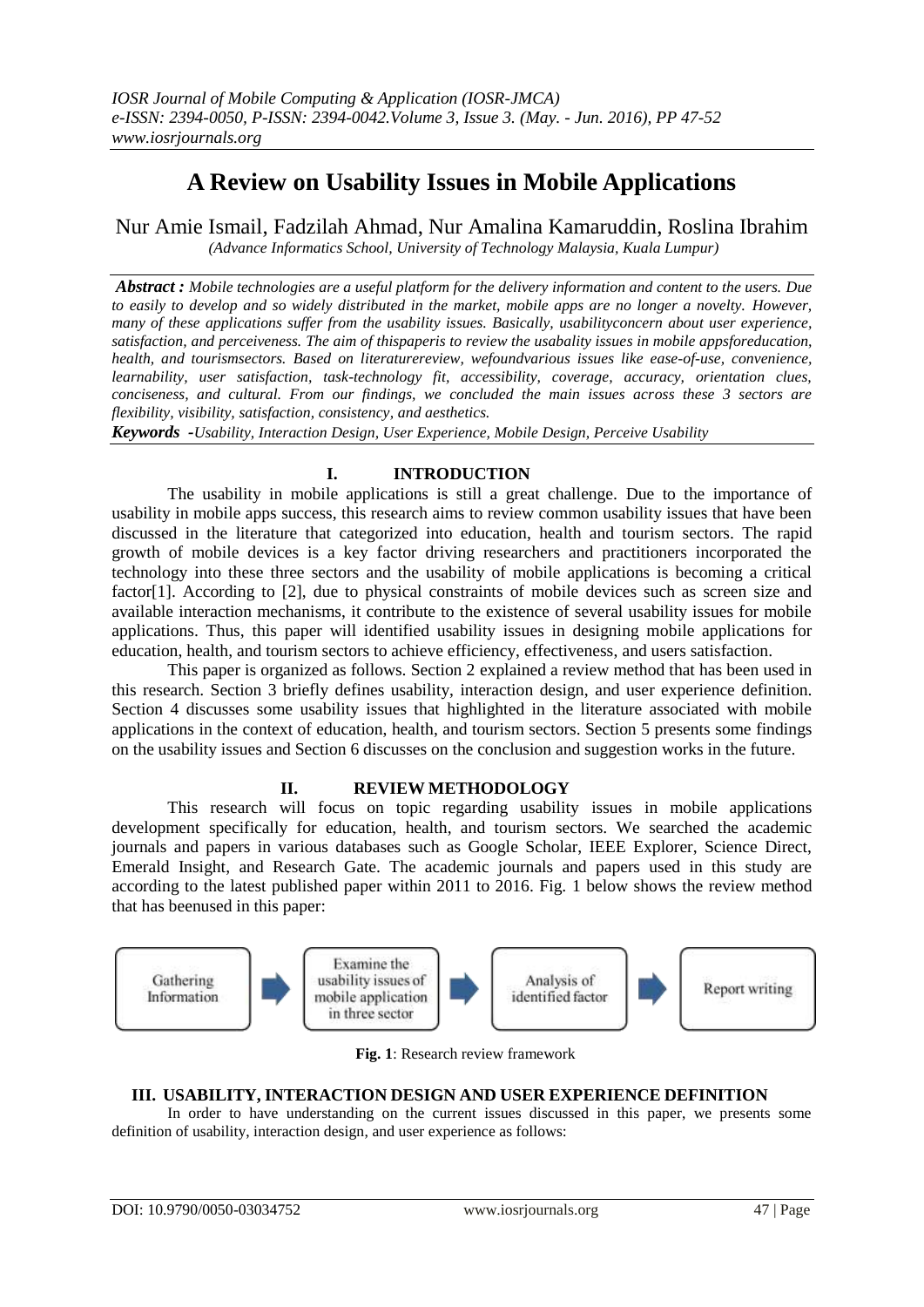### (a) Usability

Approaching the definition of the term usability, this paper will use a definition, which is taken as a point of reference for many researchers. International Standard ISO 9241-11 has defines usability as the capability of the product to be understood, learned, operated, and ease of use to users and can be used by specified users in order to achieve certain goals with effectiveness, efficiency, and satisfaction [3]. The usability of the product must consider on these three aspects as mentioned by [4]:

- i. Efficiency: not much times or efforts to complete a particular tasks.
- ii. Easier to learn: operations can be done and learned by observing the object.
- iii. User satisfaction: meets user expectations and objectives.

Giving the increasing deployment of mobile technologies, a number of researchers have focused on the usability challenges of mobile devices[5].Highlighted a number of usability issues that related to the mobile devices such as mobile context, connectivity, small screen size, different display resolution, limited processing capability and power and also data entry methods for mobile users. All of these limitation will give impact on the usability of mobile apps thus will further discuss in this paper.

#### (b) Interaction Design

Interaction design is related with interface design as both are correlated together to ensure that there is interaction between user and interface and it is part of system development process [6]. The important area when designing the interface of applications is the design for user to access the digital information. Since application is in digital environment, it is important to provide link between the user and the application. This process allows user to perform task and increase the involvement of users in the application. Interaction design is one of the research subjects in Human Computer Interaction (HCI) because HCI studies the human interaction with any product or technology [7].

Interaction design phase used user experience in the designing the interface design of the product. It is a process where they need to define whether that product was easy to use or learn and avoid ambiguous features. The operation involves in interaction design such as cognition, perception, ergonomics, quality experience and semantic need will be integrated in design process. All of the operations involves will need usability testing to ensure that it can support user interaction [8][9][10]. Interaction design is important phase in system development as it provides significant interaction between user and the product based on user experience. Usability testing will be used in order to determine the effectiveness of the interaction design.

#### (c) User Experience

User experience (UX) is a growing research field where UX often emphasized in any website and application development. Many different definitions have been suggested for UX stressing different aspects and factors. In 1990's, Donald Norman was amongst the first authors to use the term UX in order to describe all aspects of a person's experience with a system [11]. According to [12], UX is the field concerned with improving people's interactions with technology. Whereas [13] agree that UX involves emotions, psychological needs, values, well-being, and task load. Some authors define UX relates to usability for example [14] described UX as a ''counter-movement to usability thinking''.

In recent years, many research focus on UX design. Basically, UX design involved interaction design, information architecture, visual design, usability, and human computer interaction [15]. The goal of UX design is to improve customer satisfaction and loyalty through the utility, ease of use, and pleasure provided in the interaction with a product [16]. UX design focuses on having a deep understanding of users, what they want, what they need, and their feelings. [17] state that users only takes 50 milliseconds (0.05 seconds) to form an opinion of the website or application. Then the user can determine whether they like or not, whether they will stay or leave. Therefore, a good design is important where gives high significant impact to the users. According to [18], users generally prefer designs that are fast and easy to use. As human beings, different people have different preferences. If the users are unable to perceive the interface design as easy to use, problems in UX may arise [19].Finally, we can conclude that UX concerns about user's response, behavior, and expectations.

## **IV. MOBILE APPLICATION USABILITY IN EDUCATION, HEALTH AND TOURISM SECTORS**

## **4.1 EDUCATION**

The wide used of technology have cause higher education institution to incorporated technology in their learning curricula. Most convenient tools to adopt learning environment is mobile phone [20] because it brings out a new way of learning in order to gain ideal learning advantages [21] [22]. Mobile learning applications or known as m-learning equips with more flexible environment for computer-based assessment compare with traditional assessment (paper and pencil). Due to the high number of mobile applications and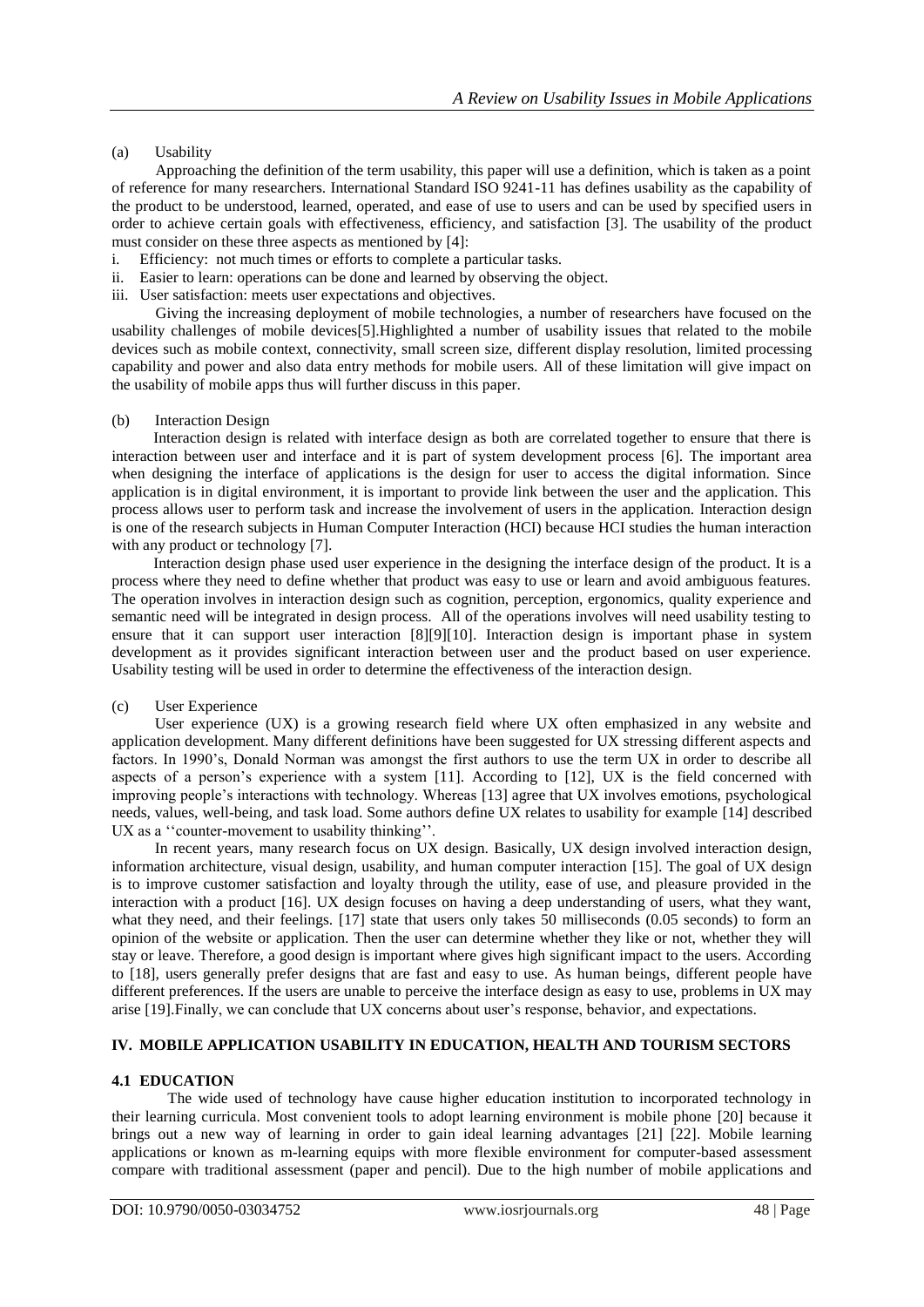diversity of user, it is important to test the usability of the applications. This can ensure that the applications are able to boost learner learning outcomes when participates in learning activities. Besides, any application should have good interaction design to support interaction between user and the applications. Thus, the usability testing can ensure that the interaction design and interface design are well performed in order to support the interaction.

Based on [23] studies, they found out the most important element in reading usability of m-learning is flexibility and design for limited and split attention. M-learning must ensure that the interface designs are not causes the user attention engage in somewhere else. While [24] studies concerned in affordance, visibility, easeof-use, user friendly and consistency. The features provided in the application must be consistent to avoid user from getting confused and visibility of the features must be presented clearly. [25], stated that there are three usability factor involves which is flexibility, learnability and minimal action. This finding almost similar with [24] studies, as both points out flexibility and minimal action are important in m-learning usability testing. In mlearning usability it is important to make sure that the user interface or content are adaptable to the leaner

[26] studies on the usability for E-Book and APP (mobile application) in learning environment and found that the most usability element that received the highest score is aesthetics followed by intention of use, convenience, user satisfaction and task-technology fit. Similar studies also done by[27] on determining usability of mobile E-Book application. They had identified the main elements involves in determining the usability of E-Book application and categorize it into four principles which is visibility, ease, efficiency and enjoyment. The categorization of the principle are made through heuristic evaluation of several author onusability principles and applied into their research. They also found out that visibility principle is related with user personal perception while others principle is related to user previous experience. The interface attributes that gives significant impact to the user are aesthetics, achievement and friendliness of the m-learning application. Table 1 shows the detail for each element including interface attributes.

| <b>Usability Principles</b> | <b>Interface attributes</b> |  |  |
|-----------------------------|-----------------------------|--|--|
| Visibility                  | Simple presentation         |  |  |
|                             | Obvious prompts             |  |  |
|                             | Visible buttons             |  |  |
|                             | Readable color scheme       |  |  |
| Ease                        | Easy to use                 |  |  |
|                             | Easy to read                |  |  |
|                             | Easy to understand          |  |  |
|                             | Easy to return              |  |  |
| Efficiency                  | Smooth operation            |  |  |
|                             | Cognitive match             |  |  |
|                             | Consistent processes        |  |  |
|                             | Memorable operation         |  |  |
| Enjoyment                   | Graphic design              |  |  |
|                             | Overall visualization       |  |  |
|                             | Interesting operation       |  |  |

**Table 1**: Usability Principles.

Overall, in m-learning application, the main factor should be consider during usability testing are flexibility, minimal action, affordance, visibility, user friendly, consistency, aesthetics, intention of use, ease-ofuse, convenience, learnability, user satisfaction and task-technology fit. This can ensure user perceived usability of the applications and it purpose.

#### **4.2 HEALTH**

Now a day, handheld medical apps are changing the healthcare landscape and scenarios. In the past, life science companies concentrated on manufacturing medical equipment and devices for hospitals and doctors. Now, they are switching to mobile apps as their mainstream offering [28]. Today's mobile health (mHealth) apps are becoming increasingly smarter, multi-functional, and user-friendly. According to IMS Institute for Healthcare Informatics (2015), there are more than 165,000 mHealthapps on the market. Fig. 2 portrays mHealth apps statistic by category.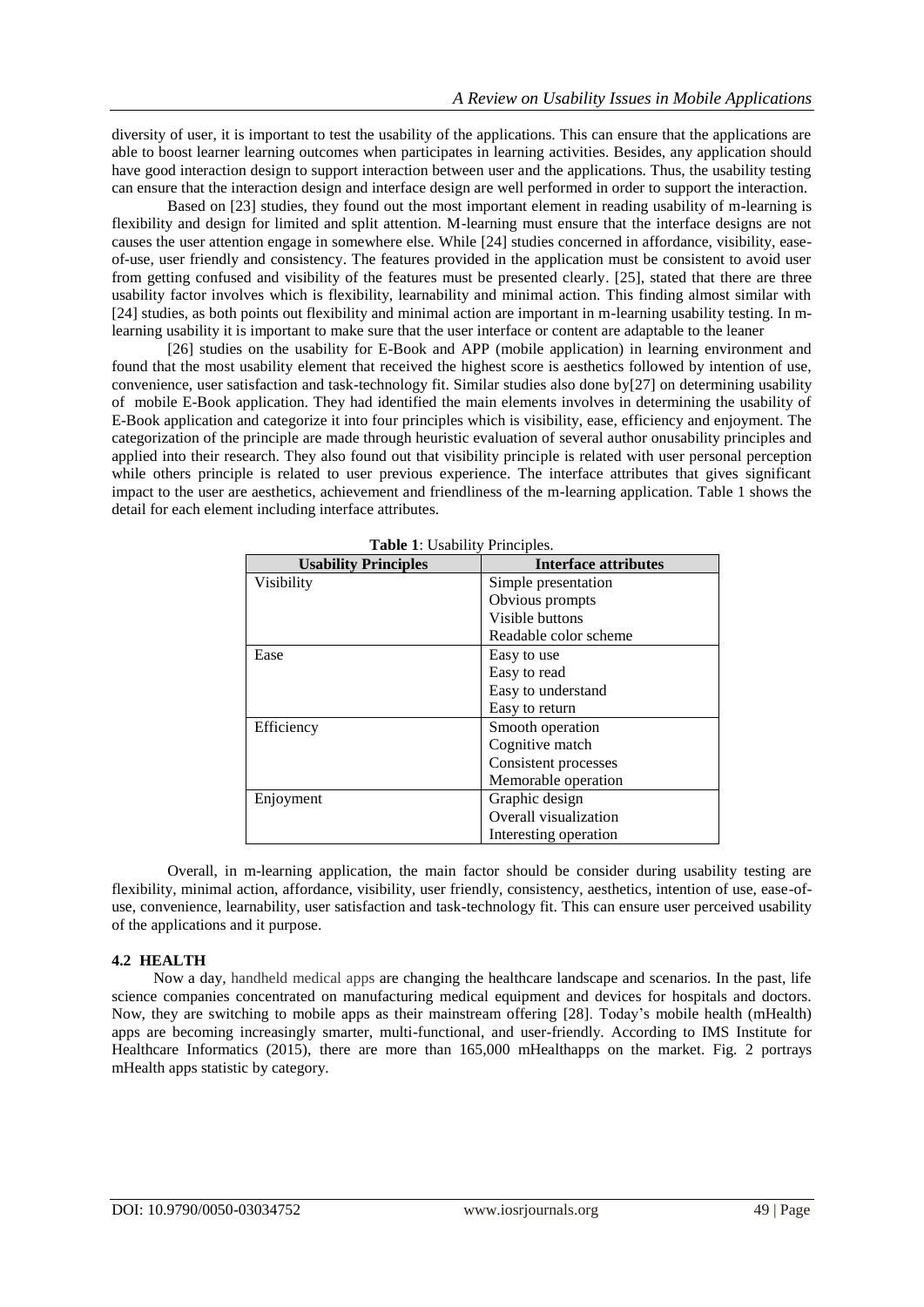

**Fig.2**: mHealth apps by category (IMS Institute, 2015)

Among the 165,000 mHealth apps, two thirds are focused on general wellness issues like fitness, lifestyle & stress, and diet. The remainder focused on disease specific (9%), women's health & pregnancy (7%), medication reminders and info (6%), and healthcare providers/insurance (2%). Due to easily made and so widely distributed, mHealth apps are no longer a novelty. Therefore, the main concern is the usability of the mHealth apps.

According to [29], visibility, user control and freedom, consistency and standard, error prevention, flexibility, efficiency, and aesthetic are the main issues in usability. During usability testing in certain mhealth apps in their study, the participants suggest the label on the button should be changed to reflect its function. Other than that, the participants also give feedback on color, graph presentation, position of the icons, prompt message, and visual layout. Otherwise, A study by [30] found that one of the usability issues in mHealth apps is insufficient to carter specific needs such as the ability to change font size or have text read out loud. For the mHealth apps information standard, [31] used VMware to establish a cloud computing environment to improve the effectiveness of mHealth apps Information Recommendation System. They discovered that satisfaction is the most concern issue by their participants then followed by expectation, perceived trust, perceived usefulness, and perceived value. Where in mHealth apps to assist diabetes patients, the participants consider about mobile platforms, feasibility, integration of mobile apps with existing diabetes equipment and focus on how to make it cost-effective [32].

Overall, usability issues in health sector are visibility, user control and freedom, consistency and standard, error prevention, flexibility, efficiency, aesthetic, user needs, information standard, satisfaction, expectation, perceived trust, perceived usefulness, perceived value, mobile platforms, feasibility, integration, and cost.

## **4.3 TOURISM**

Currently, the use of mobile technologies in tourism sector is increasing dramatically due to availability on accessing information online. Mobile technologies allow the tourist to access the information everywhere and at any time, which they can use the apps on the move. [33] identified 12 service categories that a mobile tourist application has to fulfill in order to satisfy tourist information needs as follows:

| Accommodation.               | e. Entertainment. | i. Navigation and Orientation. |
|------------------------------|-------------------|--------------------------------|
| Emergency, Safety, Security. | f. Gastronomy.    | <i>i</i> . News.               |
| Practical Information.       | g. Shopping.      | k. Sports.                     |
| Tourist Attractions.         | h. Transport.     | 1. Weather.                    |

Thus, giving the growing importance of mobile technologies in tourism sector, this section will identified the usability issues of mobile tourism applications. Usability is crucial for any mobile application success due to the limitation size of the mobile devices. [34]has identified top five usability issues through heuristic evaluation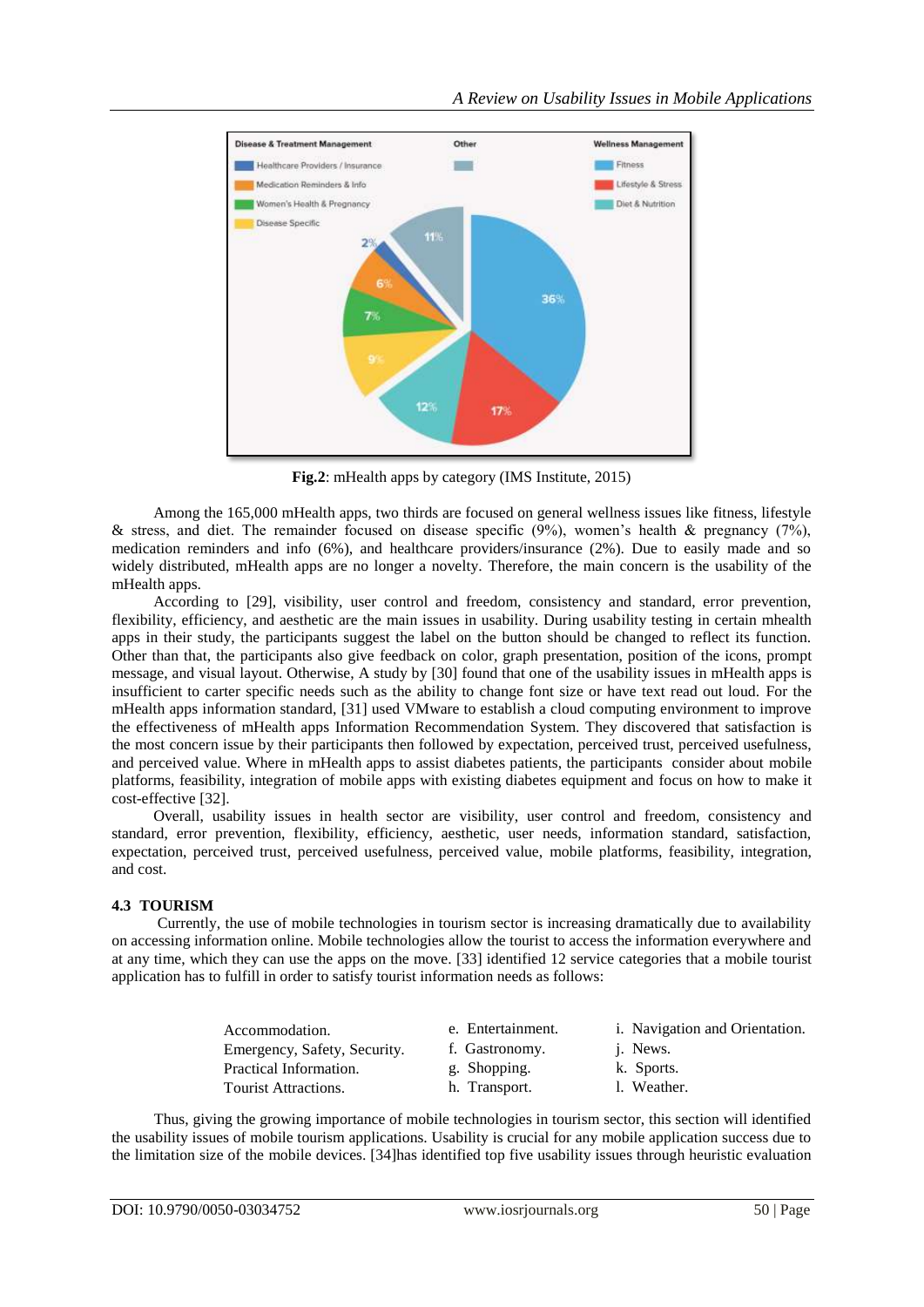in their research as listed in Table 2. Accessibility and coverage, both are the usability issues that have been cited most in the literature that found out by the researchers.

| <b>Type of</b>           | <b>Description</b>                               | ssues |
|--------------------------|--------------------------------------------------|-------|
| <b>Usability Issue</b>   |                                                  | Out   |
| Accessibility            | It should be clear for users on how to obtain a  |       |
|                          | general overview topic in the apps and where to  |       |
|                          | get the information.                             |       |
| Coverage                 | It should be clear on what the text is supposed  |       |
|                          | to cover, by defining the borders of the topics. |       |
| Accuracy                 | Description of the content is not complete and   | 4     |
|                          | not consistent.                                  |       |
| <b>Orientation Clues</b> | The navigation position is not recognizable      | 4     |
|                          | within the app.                                  |       |
| Conciseness              | Presences of long descriptions areineffective    | 4     |
|                          | and not concise.                                 |       |

 **Table 2**: Top 5 Usability Issues in Tourism Mobile Apps

Other than usability issues discussed above, [35] has stated that cultural as one of the usability issues in tourism mobile apps. Cultural differences such as beliefs, attitudes, and values does effect the usability of mobile apps in order to provide better ease-of-use for mobile users. Based on the heuristic evaluation done by [36], the researcher has identified 44 usability issues: (i) 22 content, (ii) 13 navigation and (iii) 9 graphic issues. Most of the issues highlighted are accuracy, text errors, and consistency.

[37] has studied the usability issues in term of user satisfaction which refer to the attitude of users toward using the application, simplicity that refer to the degree of comfort with which users find a way to accomplish tasks, comprehensibility referring to how easily users can understand content that present on the mobile device and perceived usefulness which referring to what extend the application has met its implementation objectives.

## **V. FINDINGS AND DISCUSSION**

Based on the literature review, usability issues as shown in Fig. 3. There are 5 similar issues empathized by different authors which is flexibility, visibility, satisfaction, consistency and aesthetics. Even though the issues are various, similar terms such as user friendly and user control and freedom brings same meaning.

**Fig. 3:** Usability issue in Education, Health and Tourism



# **VI. CONCLUSION**

This study has aimed to present a set of usability issues of mobile application so that other researchers and practitioners can take into consideration in designing mobile application in education, health and tourism sectors. On the other hand, this study will provided practitioners to determine which usability issues should be take into account when they do a testing and measuring the usability level for mobile applications. For future work, werecommend other researchers to explore more about usability issue in others sectors. From there, usability issues from different angle and perspective will be identified.